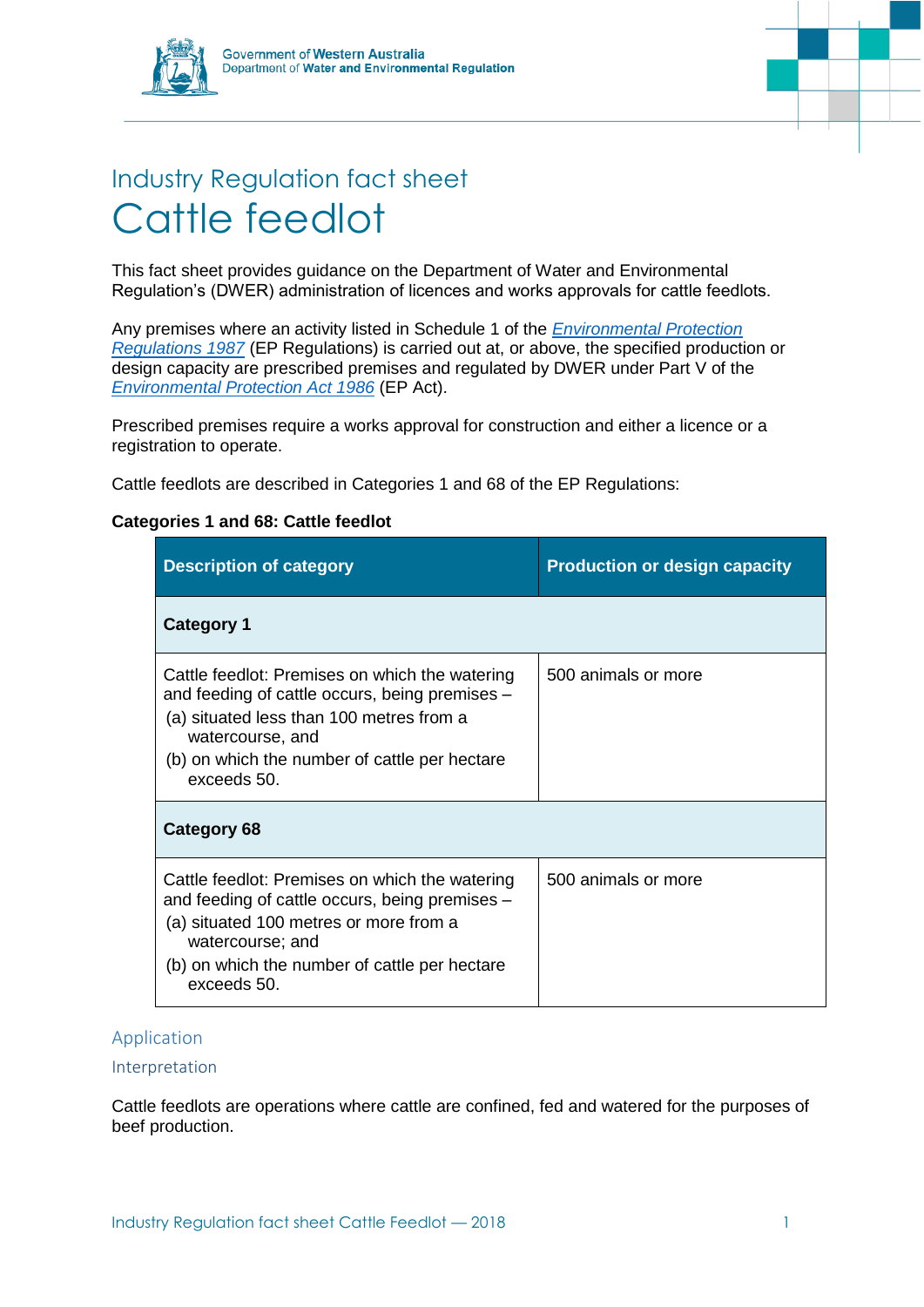

In determining whether Category 1 or 68 applies, DWER:

- uses the definition of a watercourse in the *[Rights in Water and Irrigation Act 1914](https://www.slp.wa.gov.au/legislation/statutes.nsf/main_mrtitle_844_homepage.html)*;
- calculates the distance to a watercourse from the boundary of the cattle feedlot, not from the premises cadastral boundary; and
- calculates the stocking density based on the feedlot area and the minimum space requirement for each animal, as recommended in the *Model Code of Practice for the Welfare of Animals: Cattle (Primary Industries Standing Committee Report 85)*, unless another decision-making authority has stipulated a lower stocking density for the premises.

#### Production/design capacity

In determining the production or design capacity, DWER considers the maximum number of cattle within the premises at any one time.

#### Environmental risk

Cattle feedlots involve a risk of causing pollution or environmental harm unless prescribed premises are appropriately regulated and managed. The EP Act sets out a range of offences that specifically relate to occupiers of prescribed premises, in addition to general offences relating to pollution and environmental harm. For further information on these offences, refer to DWER's *Industry Regulation Guide to Licensing* and the EP Act.

Emissions and discharges from cattle feedlots typically include:

- odour:
- solid and liquid wastes (for example manure and carcasses);
- potentially contaminated stormwater;
- noise: and
- dust (for example, from the movement of vehicles or animals).

#### Assessment

DWER applies a risk-based approach to its regulatory functions under the *EP Act*. DWER's publications *[Guidance statement: Decision-making](https://www.der.wa.gov.au/images/documents/our-work/licences-and-works-approvals/GS_Decision_Making.pdf)* and *[Guidance statement: Risk](https://www.der.wa.gov.au/images/documents/our-work/licences-and-works-approvals/GS_Risk_Assessments.pdf)  [assessments,](https://www.der.wa.gov.au/images/documents/our-work/licences-and-works-approvals/GS_Risk_Assessments.pdf)* detail the approach taken by DWER in assessing applications for works approvals and licences under Part V of the EP Act*.*

DWER considers the *[National Guidelines for Beef Cattle Feedlots in Australia](https://www.mla.com.au/Research-and-development/Search-RD-reports/RD-report-details/Productivity-On-Farm/National-Guidelines-for-Beef-Cattle-Feedlotsin-Australia-3rd-Edition/956)* (Meat and Livestock Australia, June 2012), and the *[National Beef Cattle Feedlot Environmental Code of](https://www.mla.com.au/Research-and-development/Search-RD-reports/RD-report-details/Productivity-On-Farm/National-Beef-Cattle-Feedlot-Environmental-Code-of-Practice-2nd-Edition/955)  [Practice](https://www.mla.com.au/Research-and-development/Search-RD-reports/RD-report-details/Productivity-On-Farm/National-Beef-Cattle-Feedlot-Environmental-Code-of-Practice-2nd-Edition/955)* (Meat and Livestock Australia, June 2012) as the most appropriate industry guidelines to inform its assessment of works approval and licence applications for cattle feedlots.

In assessing applications for works approvals and licences, DWER will assess actual or predicted emissions and discharges from the primary cattle feedlot activity, including any directly related activities that give rise to emissions and discharges, including:

- handling yards;
- feed mill and feed storage facilities;
- controlled drainage areas, including drains and ponds;
- waste treatment and storage areas;
- wastewater irrigation and solid waste application areas; and